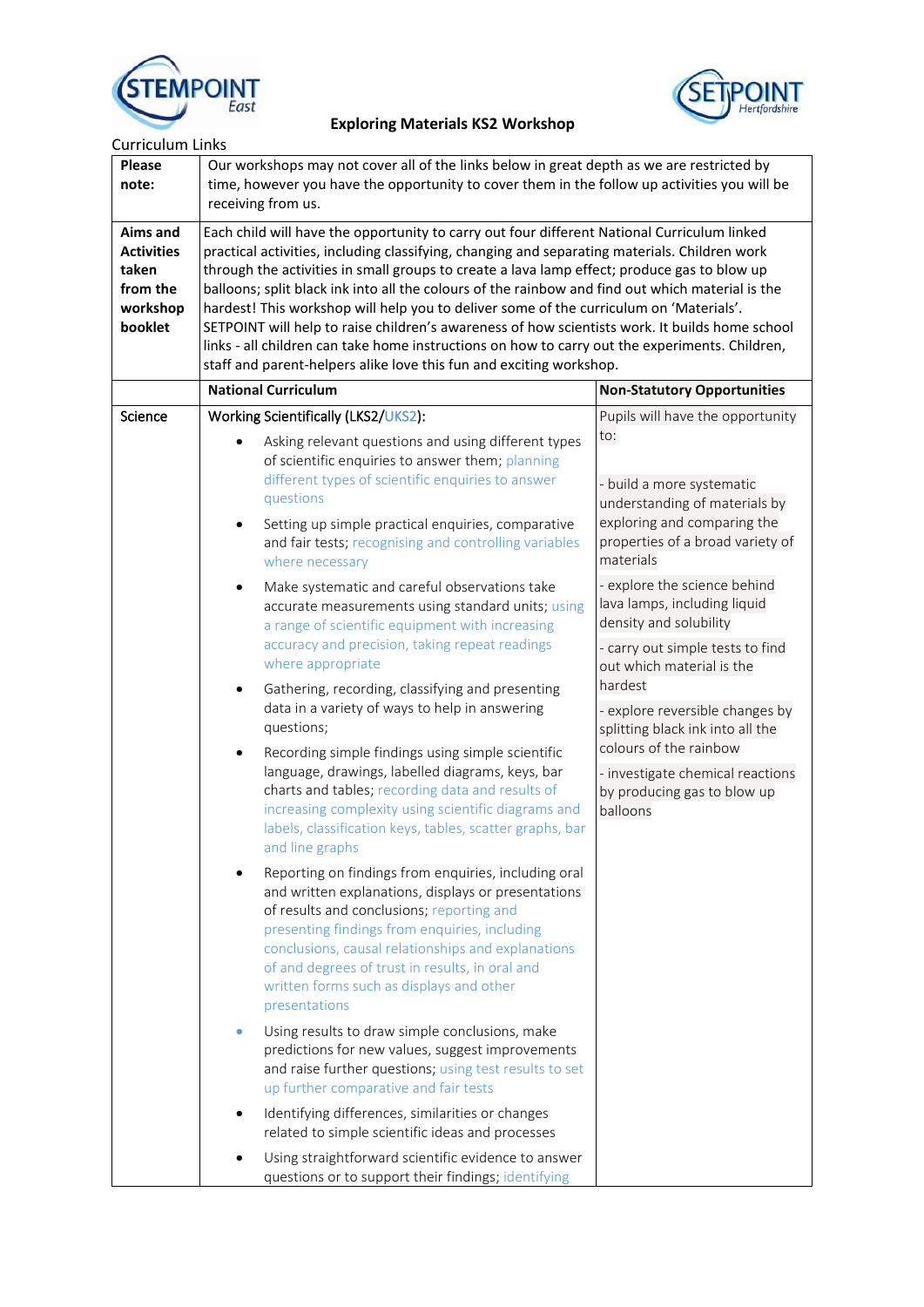



| <b>Curriculum Links</b> |                                                                                                                                                                                                                                                                                                                                                                                                       |                                                 |
|-------------------------|-------------------------------------------------------------------------------------------------------------------------------------------------------------------------------------------------------------------------------------------------------------------------------------------------------------------------------------------------------------------------------------------------------|-------------------------------------------------|
|                         | scientific evidence that has been used to support or<br>refute ideas or arguments                                                                                                                                                                                                                                                                                                                     |                                                 |
|                         | States of Matter (Y4)                                                                                                                                                                                                                                                                                                                                                                                 |                                                 |
|                         | compare and group materials together, according to<br>$\bullet$<br>whether they are solids, liquids or gases                                                                                                                                                                                                                                                                                          |                                                 |
|                         | observe that some materials change state when they are<br>$\bullet$<br>heated or cooled, and measure or research the<br>temperature at which this happens in degrees Celsius<br>$(^{\circ}C)$                                                                                                                                                                                                         |                                                 |
|                         | identify the part played by evaporation and<br>$\bullet$<br>condensation in the water cycle and associate the rate of<br>evaporation with temperature                                                                                                                                                                                                                                                 |                                                 |
|                         | Properties and Changes to Materials (Y5)                                                                                                                                                                                                                                                                                                                                                              |                                                 |
|                         | compare and group together everyday materials on the<br>$\bullet$<br>basis of their properties, including their hardness,<br>solubility, transparency, conductivity (electrical and<br>thermal), and response to magnets                                                                                                                                                                              |                                                 |
|                         | know that some materials will dissolve in liquid to form a<br>$\bullet$<br>solution, and describe how to recover a substance from<br>a solution                                                                                                                                                                                                                                                       |                                                 |
|                         | use knowledge of solids, liquids and gases to decide how<br>$\bullet$<br>mixtures might be separated, including through filtering,<br>sieving and evaporating                                                                                                                                                                                                                                         |                                                 |
|                         | give reasons, based on evidence from comparative and<br>$\bullet$<br>fair tests, for the particular uses of everyday materials,<br>including metals, wood and plastic                                                                                                                                                                                                                                 |                                                 |
|                         | demonstrate that dissolving, mixing and changes of state<br>$\bullet$<br>are reversible changes                                                                                                                                                                                                                                                                                                       |                                                 |
|                         | explain that some changes result in the formation of<br>$\bullet$<br>new materials, and that this kind of change is not usually<br>reversible, including changes associated with burning<br>and the action of acid on bicarbonate of soda                                                                                                                                                             |                                                 |
| DT                      | Design                                                                                                                                                                                                                                                                                                                                                                                                | Designing their own working                     |
|                         | use research and develop design criteria to inform<br>the design of innovative, functional, appealing<br>products that are fit for purpose, aimed at<br>particular individuals or groups<br>generate, develop, model and communicate their<br>ideas through discussion, annotated sketches,<br>cross-sectional and exploded diagrams, prototypes,<br>pattern pieces and computer-aided design<br>Make | lava lamps based on what they<br>have found out |
|                         | select from and use a wider range of tools and<br>equipment to perform practical tasks [for example,<br>cutting, shaping, joining and finishing], accurately<br>select from and use a wider range of materials and<br>components, including construction materials,<br>textiles and ingredients, according to their<br>functional properties and aesthetic qualities<br>Evaluate                      |                                                 |